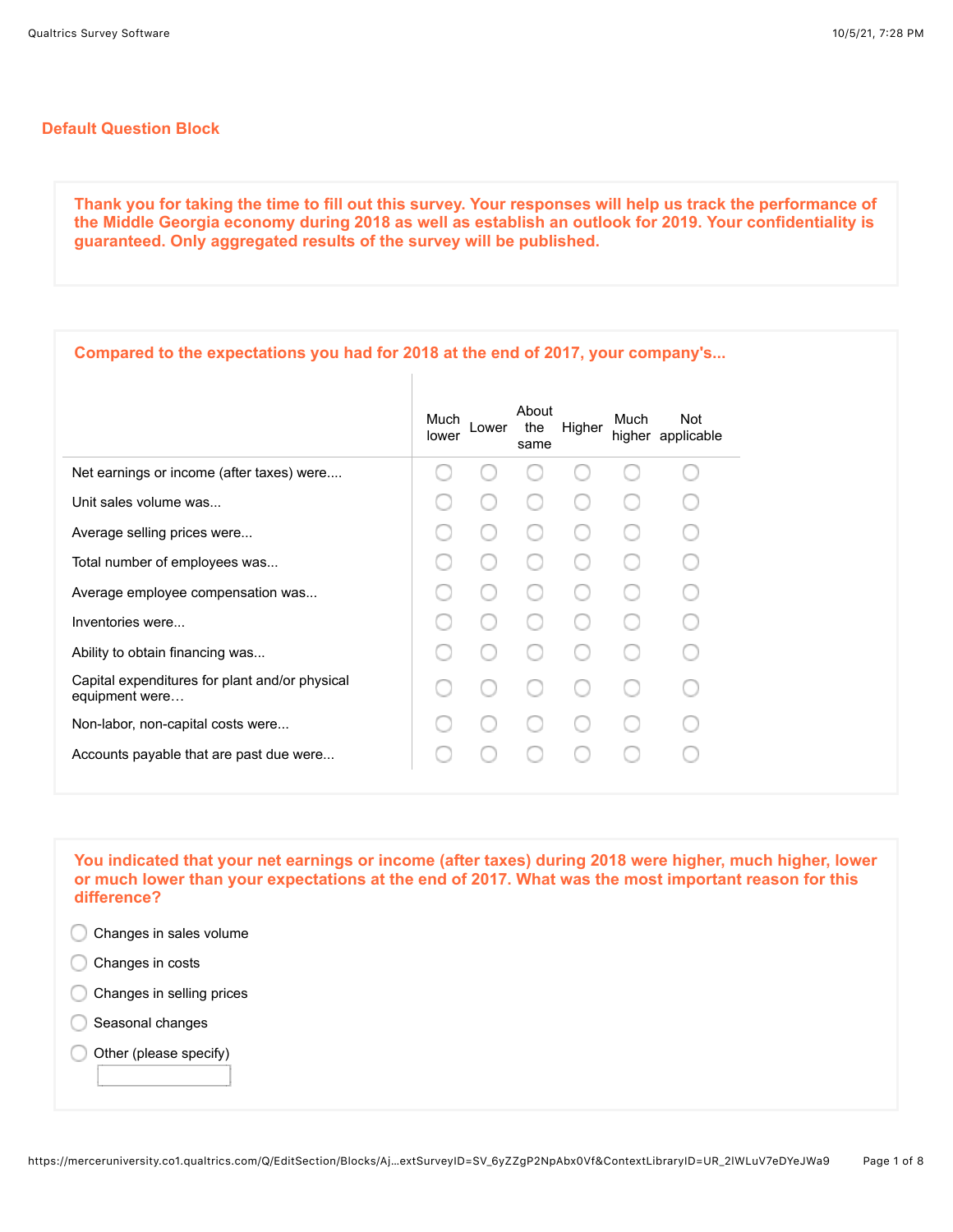| Please rank the three most significant obstacles that applied to your business during 2018. Enter 1 next<br>to the most important, 2 next to second most important and 3 next to third most important. |
|--------------------------------------------------------------------------------------------------------------------------------------------------------------------------------------------------------|
| Taxes                                                                                                                                                                                                  |
| Inflation                                                                                                                                                                                              |
| Poor sales                                                                                                                                                                                             |
| Access to financing                                                                                                                                                                                    |
| Interest rates                                                                                                                                                                                         |
| Cost of labor                                                                                                                                                                                          |
| Quality of labor                                                                                                                                                                                       |
| Government regulations and/or red tape                                                                                                                                                                 |
| Other (please specify)                                                                                                                                                                                 |
|                                                                                                                                                                                                        |

**You indicated that one of the three most significant obstacles that applied to your business during 2018 was "government regulations and/or red tape." Could you identify if such regulations and/or red tape were at...**

- **The federal government level**
- The state government level C
- The local government level
- Other (please specify) ∩

| Did you have any difficulty finding employees with particular labor skill sets during 2018? If so, what<br>labor skill sets were the most difficult to find? Please mark all that apply. |
|------------------------------------------------------------------------------------------------------------------------------------------------------------------------------------------|
| Sales and customer representatives                                                                                                                                                       |
| Cashiers and clerks                                                                                                                                                                      |
| Office and administration support                                                                                                                                                        |
| Laborers and freight/stock/material movers                                                                                                                                               |
| Construction workers and supervisors                                                                                                                                                     |
| Agricultural workers                                                                                                                                                                     |
| Machinists, welders, cutters, solderers and brazers                                                                                                                                      |
| Maintenance and repair workers                                                                                                                                                           |
| Industrial production managers                                                                                                                                                           |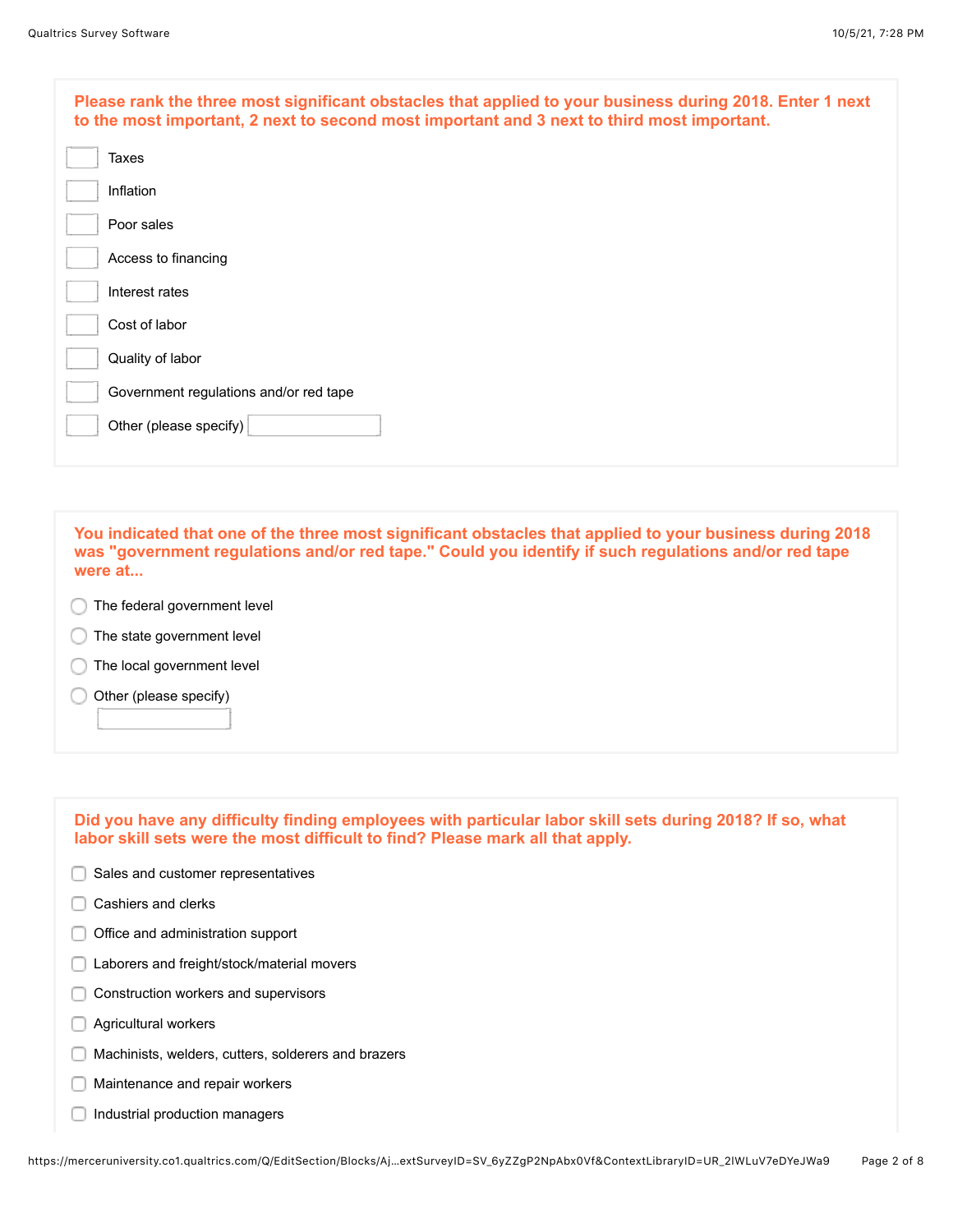- **Marketing professionals**
- **Finance and accounting professionals**
- **Lawyers and legal representatives**
- $\Box$  Healthcare practitioners
- $\Box$  Other (please specify)

## **Looking ahead to 2019, exclusively for your company, you expect...**

|                                                                   | Much<br>lower | _ower | About<br>the<br>same | Higher | Much | <b>Not</b><br>higher Applicable |
|-------------------------------------------------------------------|---------------|-------|----------------------|--------|------|---------------------------------|
| Net earnings or income (after taxes) to be                        |               |       |                      |        |      |                                 |
| Unit sales volume to be                                           |               |       |                      |        |      |                                 |
| Average selling prices to be                                      |               |       |                      |        |      |                                 |
| Total number of employees to be                                   |               |       |                      |        |      |                                 |
| Average employee compensation to be                               |               |       |                      |        |      |                                 |
| Ability to obtain financing to be                                 |               |       |                      |        |      |                                 |
| Inventories to be                                                 |               |       |                      |        |      |                                 |
| Capital expenditures for plant and/or physical equipment to<br>be |               |       |                      |        |      |                                 |
| Non-capital, non-labor costs to be                                |               |       |                      |        |      |                                 |
| Accounts payable that are past due to be                          |               |       |                      |        |      |                                 |
|                                                                   |               |       |                      |        |      |                                 |

**You indicated that you expect your net earnings or income (after taxes) in 2019 to be higher, much higher, lower or much lower than they are now. Why do you think this will be the case?** 

| Changes in sales volume   |  |
|---------------------------|--|
| Changes in costs          |  |
| Changes in selling prices |  |
| Seasonal changes          |  |
| Other (please specify)    |  |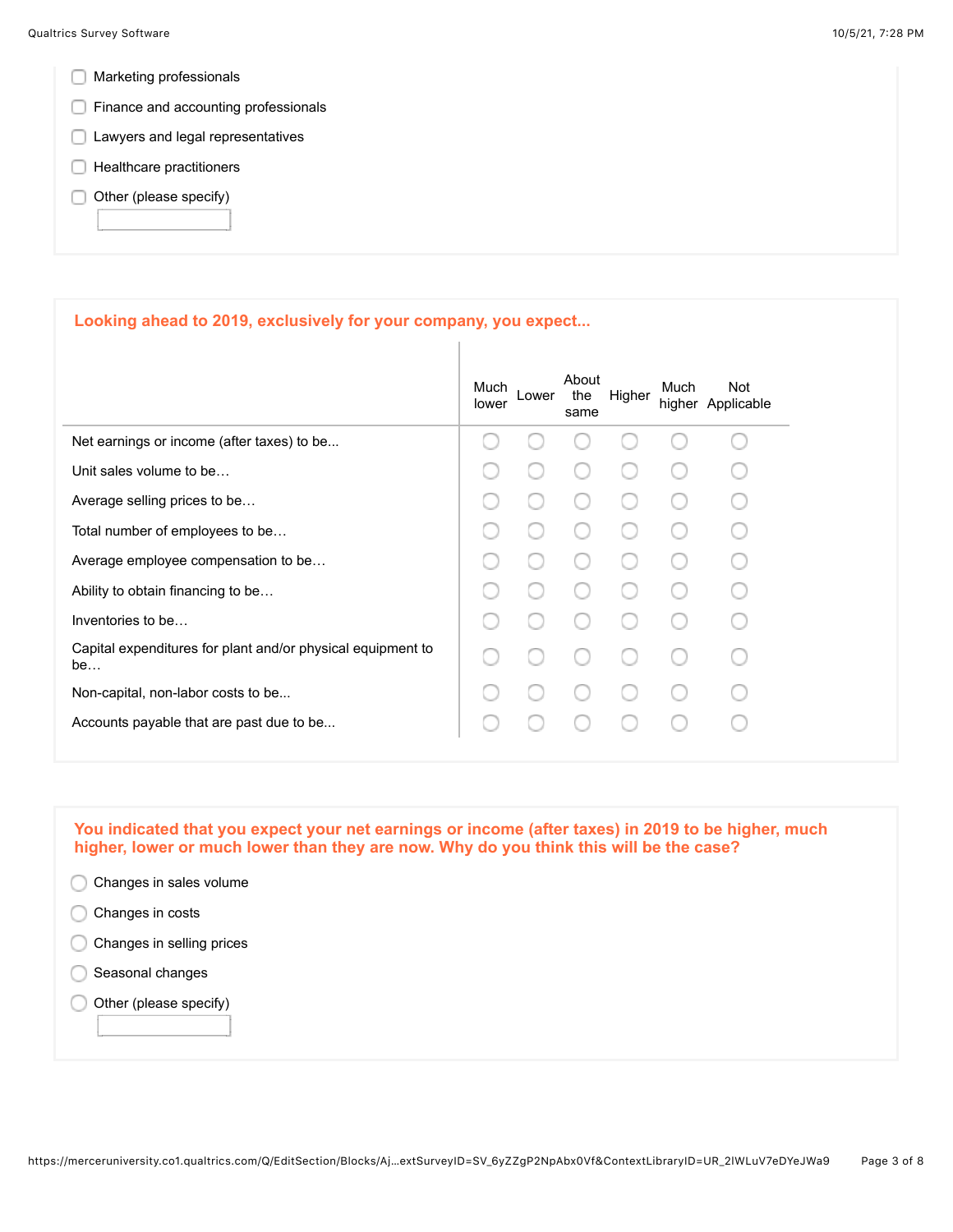| Please rank the three most significant obstacles that you expect will apply to your business in 2019.<br>Enter 1 next to the most important, 2, next to the second most important, and 3, next to the third most<br>important. |
|--------------------------------------------------------------------------------------------------------------------------------------------------------------------------------------------------------------------------------|
| <b>Taxes</b>                                                                                                                                                                                                                   |
| Inflation                                                                                                                                                                                                                      |
| Poor sales                                                                                                                                                                                                                     |
| Access to financing                                                                                                                                                                                                            |
| Interest rates                                                                                                                                                                                                                 |
| Cost of labor                                                                                                                                                                                                                  |
| Quality of labor                                                                                                                                                                                                               |
| Government regulations and/or red tape                                                                                                                                                                                         |
| Other (please specify)                                                                                                                                                                                                         |
|                                                                                                                                                                                                                                |

**You indicated that one of the three most significant obstacles that you expect will apply to your business in 2019 will be "government regulations and/or red tape." Do you expect such regulations and/or red tape to be at...** The federal government level **The state government level** The local government level Other (please specify) ∩

|               |                 | How likely is it that 2019 will be a good time for your business to expand in Middle Georgia? |        |             |
|---------------|-----------------|-----------------------------------------------------------------------------------------------|--------|-------------|
| Very Unlikely | <b>Jnlikely</b> | Undecided                                                                                     | Likely | Very Likely |
|               |                 |                                                                                               |        |             |
|               |                 |                                                                                               |        |             |

|            |       | In general, how do you think the overall economy of Middle Georgia will be doing in 2019? |               |             |
|------------|-------|-------------------------------------------------------------------------------------------|---------------|-------------|
| Much Worse | Worse | About the Same                                                                            | <b>Better</b> | Much Better |
|            |       |                                                                                           |               |             |
|            |       |                                                                                           |               |             |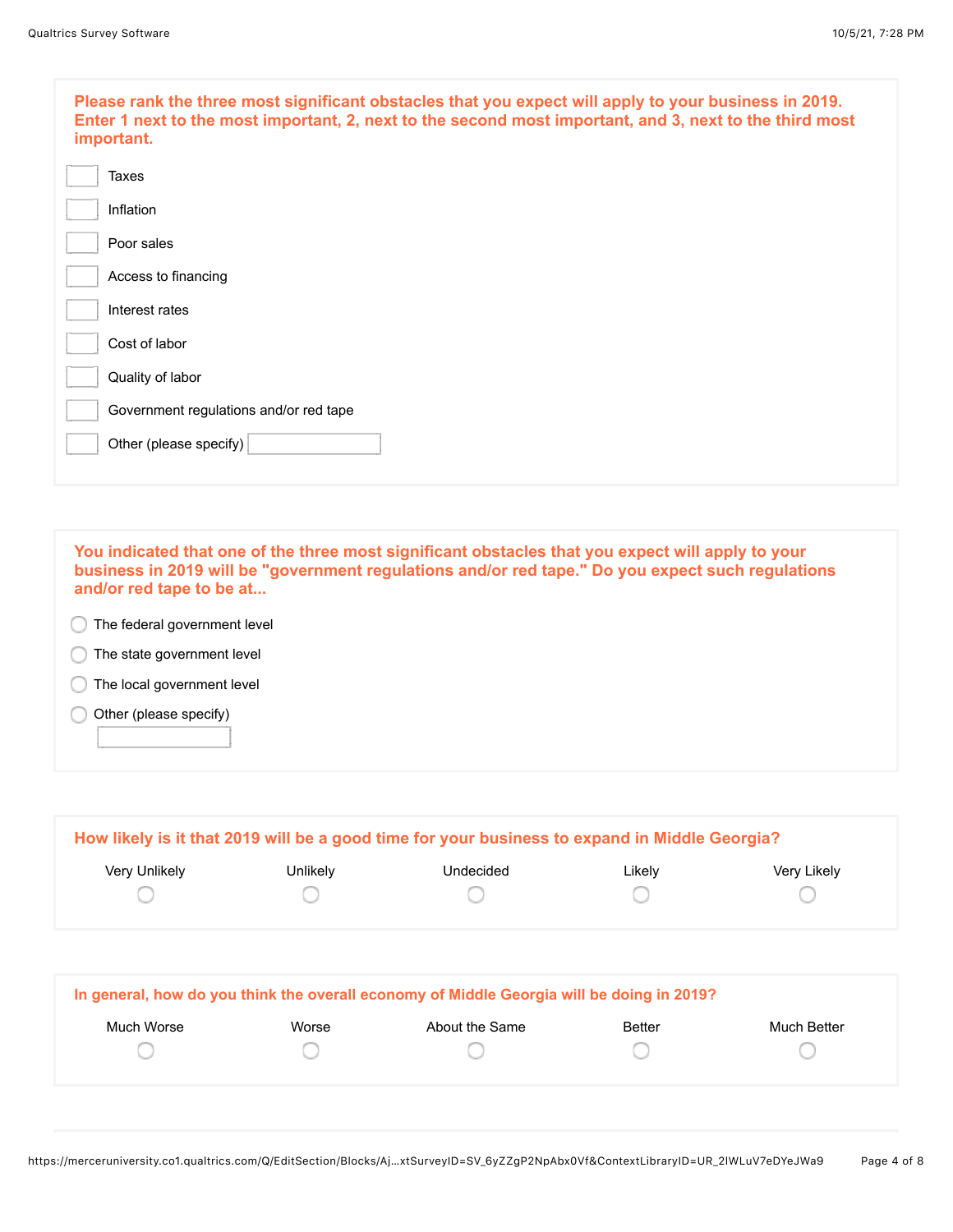**Approximately, how many employees do you currently have, full and part-time, in the Middle Georgia area?**

| Difficult | Neutral | Easy | Very Easy |
|-----------|---------|------|-----------|
|           |         |      |           |
|           |         |      |           |

**What was the main obstacle that you faced during 2018 when attempting to fill vacancies in Middle Georgia?**

**If you plan to hire new employees in Middle Georgia during 2019, will they mostly be...**

| Part Time | Full Time | We do not plan to hire new employees |
|-----------|-----------|--------------------------------------|
|           |           |                                      |

| What particular labor skill sets would you be looking for in potential employees during 2019? |
|-----------------------------------------------------------------------------------------------|
| Sales and customer representatives                                                            |
| Cashiers and clerks                                                                           |
| Office and administration support                                                             |
| Laborers and freight/stock/material movers                                                    |
| Construction workers and supervisors                                                          |
| Agricultural workers                                                                          |
| Machinists, welders, cutters, solderers and brazers                                           |
| Maintenance and repair workers                                                                |
| Industrial production managers                                                                |
| Marketing professionals                                                                       |
| Finance and accounting professionals                                                          |
| Lawyers and legal representatives                                                             |
|                                                                                               |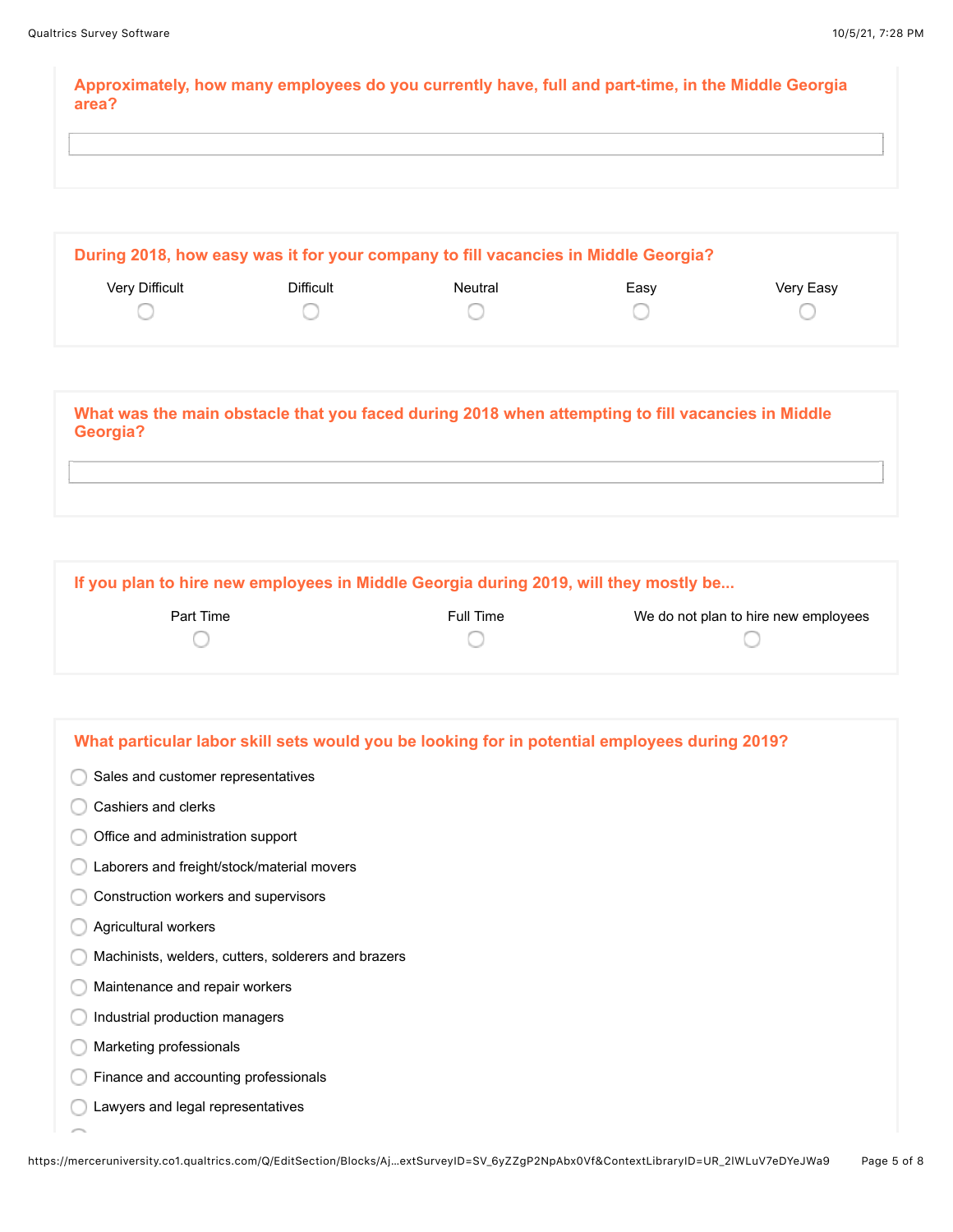U Healthcare practitioners

O Other (please specify)

| In which Middle Georgia county do you plan to hire new employees during 2019? Please check all that<br>apply. |
|---------------------------------------------------------------------------------------------------------------|
| <b>Baldwin County</b>                                                                                         |
| <b>Bibb County</b>                                                                                            |
| Jones County                                                                                                  |
| Monroe County                                                                                                 |
| Crawford County                                                                                               |
| Peach County                                                                                                  |
| <b>Twiggs County</b>                                                                                          |
| <b>Wilkinson County</b>                                                                                       |
| <b>Houston County</b>                                                                                         |
| Pulaski County                                                                                                |
| <b>Putnam County</b>                                                                                          |
|                                                                                                               |
|                                                                                                               |

**If you plan to REDUCE the number of employees in Middle Georgia during 2019, will those affected mostly be...**

| Part Time | Full Time | We do not plan to reduce the number of<br>employees |
|-----------|-----------|-----------------------------------------------------|
|           |           |                                                     |

| In which Middle Georgia county do you plan to REDUCE the number of employees during 2019? Please<br>check all that apply. |  |
|---------------------------------------------------------------------------------------------------------------------------|--|
| <b>Baldwin County</b>                                                                                                     |  |
| <b>Bibb County</b>                                                                                                        |  |
| Jones County                                                                                                              |  |
| Monroe County                                                                                                             |  |
| Crawford County                                                                                                           |  |
| Peach County                                                                                                              |  |
| <b>Twiggs County</b>                                                                                                      |  |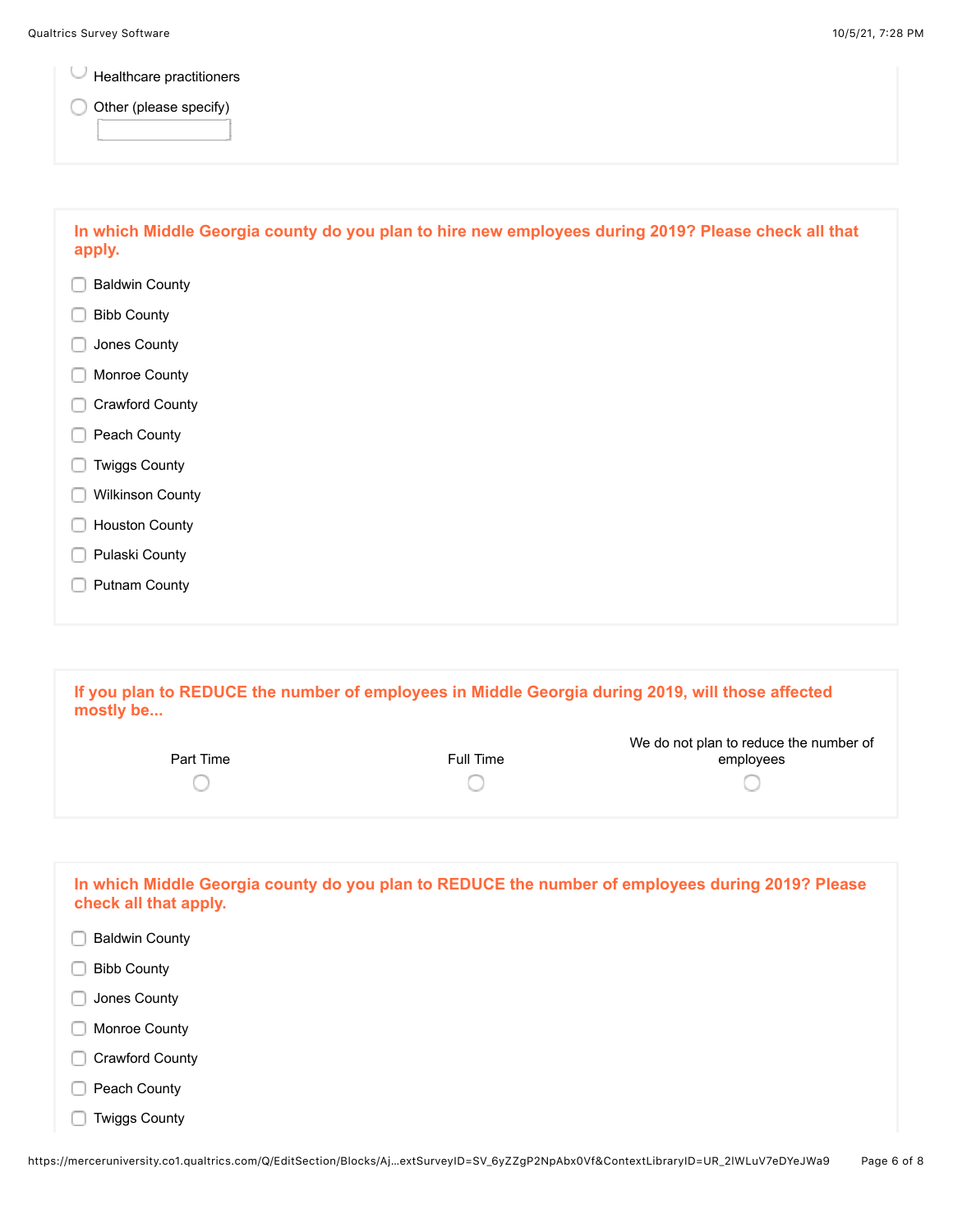|  |  | <b>Wilkinson County</b> |  |
|--|--|-------------------------|--|
|--|--|-------------------------|--|

- **Houston County**
- **Pulaski County**
- **Putnam County**

| Do you own this business? |    |  |
|---------------------------|----|--|
| Yes                       | No |  |
|                           |    |  |
|                           |    |  |

| Is your company headquartered in Middle Georgia? |    |  |
|--------------------------------------------------|----|--|
| Yes                                              | No |  |

| In which Middle Georgia county is your principal office located? |
|------------------------------------------------------------------|
| <b>Baldwin County</b>                                            |
| <b>Bibb County</b>                                               |
| Jones County                                                     |
| Monroe County                                                    |
| Crawford County                                                  |
| Peach County                                                     |
| <b>Twiggs County</b>                                             |
| <b>Wilkinson County</b>                                          |
| <b>Houston County</b>                                            |
| Pulaski County                                                   |
| <b>Putnam County</b>                                             |
|                                                                  |

## **Please classify your major business activity, using one of the categories below:**

Agriculture, forestry, fishing and hunting

Í

Mining, quarrying, and oil and gas extraction